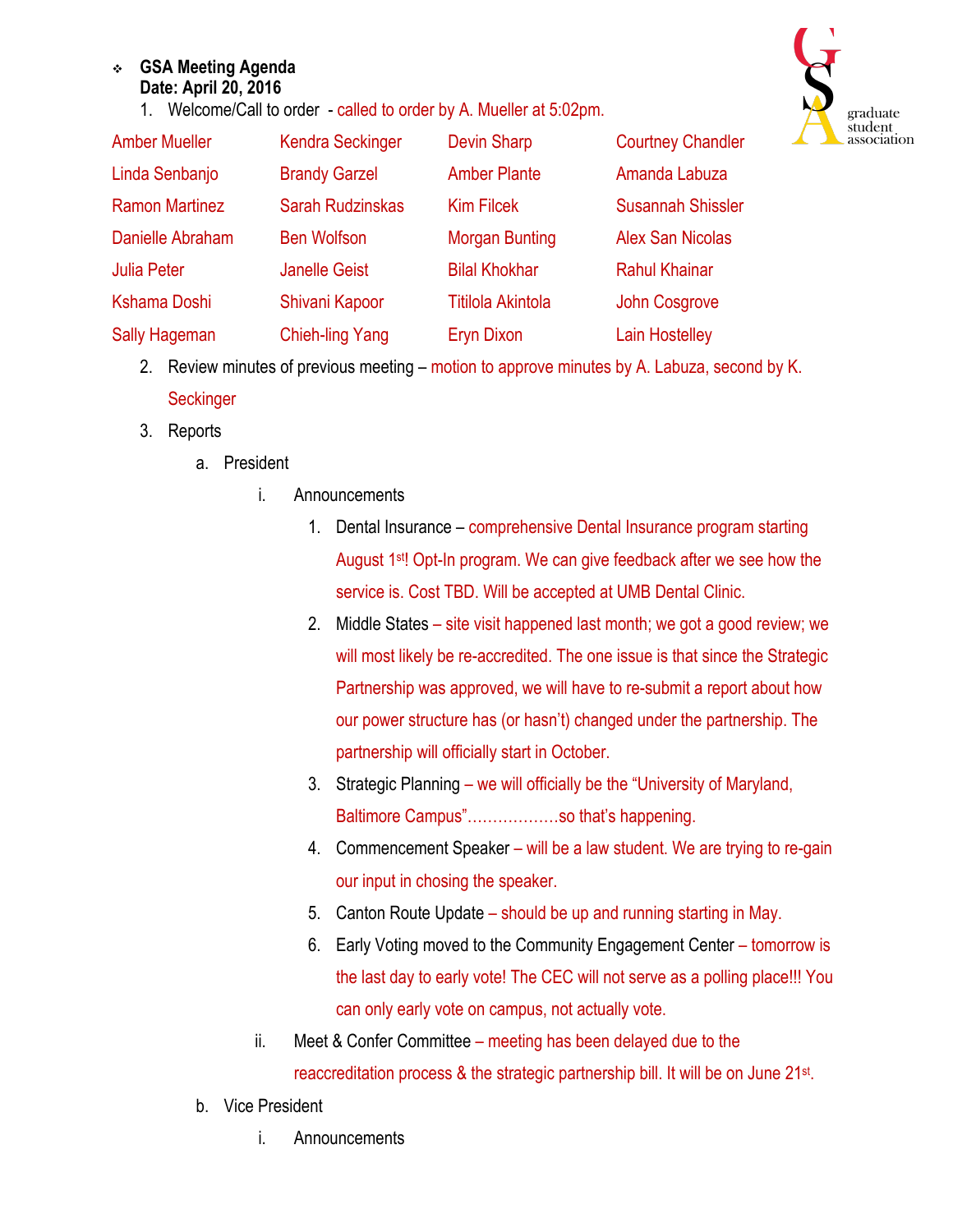- ii. Social Activities Committee
	- 1. Candidacy Ceremony will be held on Thursday, April 21
	- 2. Current have allocated money to host the Friday social hours; we can choose to host our own social hours (we have allocated for three for the rest of the semester); we have told SNAC we would co-host a social with them (\$150); we will roll our extra money into the summer social
- iii. USGA Announcements
	- 1. Bullpen next Friday, April  $29^{th}$ !!!
	- 2. Voting tonight for new E-board
- c. Treasurer
	- i. Account \$12426.12
	- ii. Finance Committee
		- 1. Review and modifications of the travel award criteria see email. Suggestions include: basing grading on the deficient to the student, relying less on numerical values and more on overall qualitative assessment of the application. The equation would really be good for splitting hairs in quarters with high application rates. We will see how it goes for this next travel awards quarter.

## d. Secretary

- i. Announcements
- ii. Professional Development Committee outstanding mentor award is currently seeking nominations! Also this committee will be grading them in the upcoming weeks.
- iii. GRC thanks to everyone who took the poll!
- a. Grad Council rep

4.

- i. Announcements
- ii. U of M grad council out of town for last meeting, no GSA Meeting to update them on anyways; will get minutes and update us during the next meeting; moved meeting to UMB for the 3MT Competition afterwards; May 5<sup>th</sup>, 2pm, directly following will be the Maryland-Wide 3MT Competition, SMC Room 351
- b. PR
- i. Announcements the last Grad Gazette of the year will go out on May  $6<sup>th</sup>$ . Send articles to Linda. Shout out to Amanda for always being a great contributor. Send articles by April 29th.
- ii. Communications Committee